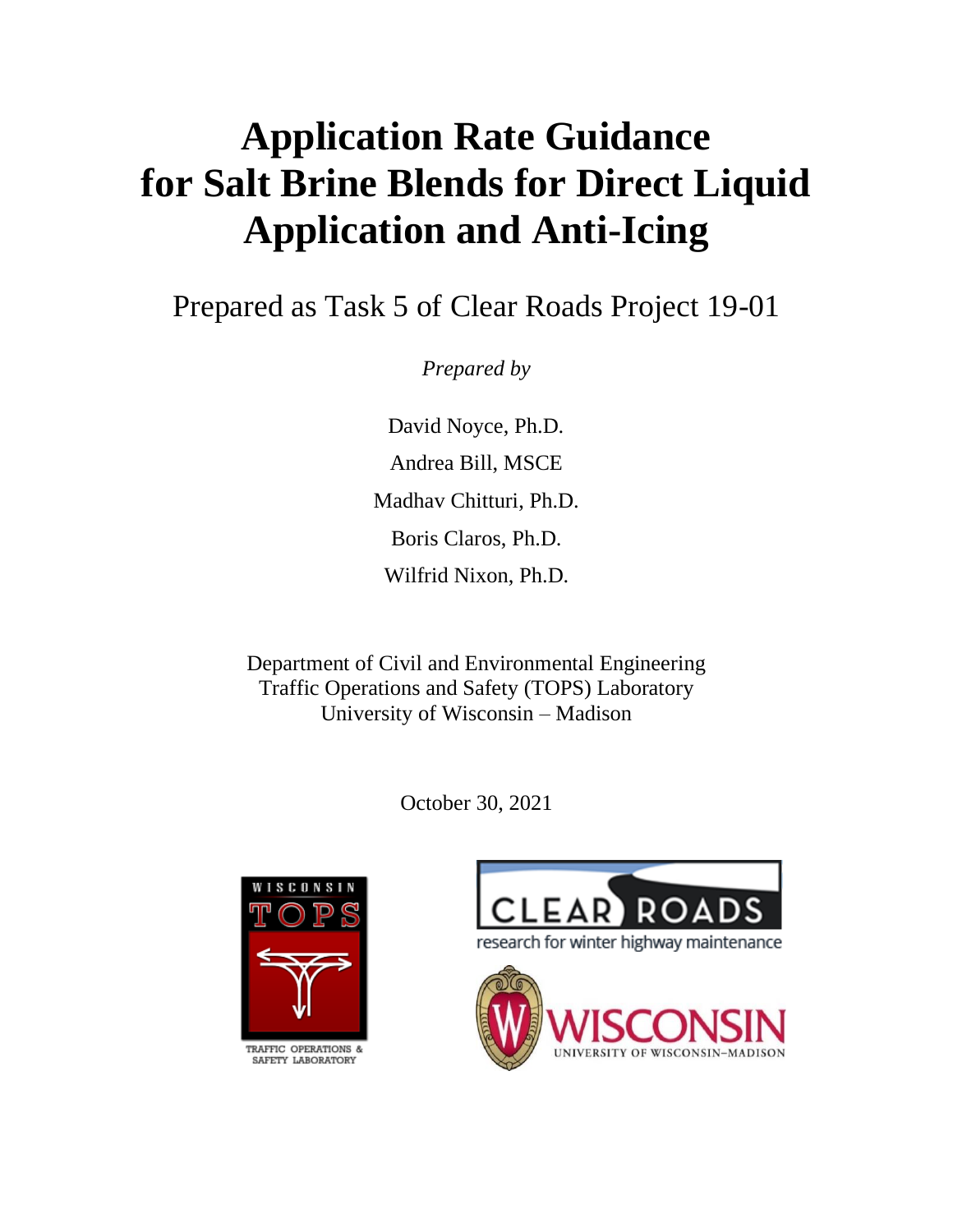*This Application Rate Guidance for Salt Brine Blends for Direct Liquid Application and Anti-Icing was prepared as part of Clear Roads Project 19-01. For more information, please visit th[e Clear Roads website.](https://clearroads.org/project/19-01/)*

## **1. FIELD DATA COLLECTED**

The objective of this research is to provide agencies with the information needed to apply various liquid deicers in a broader range of field conditions, particularly at lower pavement temperatures (below 20°F). Winter maintenance practices vary across regions with predominant winter conditions. Agencies from different geographical regions of the country were selected for participating in field data collection to provide a wide range of winter conditions, road types, and resources. This report provides a summary of the data collected, data processing, and development of application rate guidance.

Data collected consisted of route information and field data in terms of weather, roadway conditions, materials, application rates, and performance measures. Seventeen agencies representing nine states submitted data from 31 routes resulting in field data for 167 storms. Table 1 provides route and storm data submitted by state and agency.

| <b>State</b>  | <b>Agency</b>            | <b>Routes</b>  | <b>Storms</b>  |
|---------------|--------------------------|----------------|----------------|
| Michigan      | <b>Farmington Hills</b>  |                | 14             |
| Idaho         | <b>DOT</b>               | 4              | 0              |
| Minnesota     | <b>DOT</b>               | 7              | 9              |
| Nebraska      | <b>DOT</b>               |                | 1              |
| Ohio          | <b>DOT</b>               | $\overline{4}$ | $\overline{0}$ |
| Oregon        | <b>DOT</b>               | 2              | 5              |
| Utah          | <b>DOT</b>               |                | 4              |
| West Virginia | <b>DOT</b>               |                | 0              |
|               | <b>Brown County</b>      |                | 10             |
|               | Jefferson County         |                | 20             |
|               | <b>Marathon County</b>   |                | 14             |
|               | <b>Marquette County</b>  |                | 13             |
| Wisconsin     | <b>Outagamie County</b>  |                | 16             |
|               | Price County             |                | 2              |
|               | <b>Shawano County</b>    |                | 15             |
|               | <b>Washington County</b> |                | 18             |
|               | <b>Wood County</b>       | $\overline{2}$ | 26             |
|               | <b>Total</b>             | 31             | 167            |

*Table 1.* Number of storms collected by state and agency

## **2. DEVELOPMENT OF GUIDANCE**

Data was first reviewed for completeness and consistency. Unfortunately, some of the agencies submitted route information, but did not submit storm data (Idaho, Ohio, West Virginia). Also, materials or application rates information was not submitted for some of the storms (24 storms). Available storm field data was used for analysis.

## **2.1. Existing Guidance**

The objective of this research was to expand liquid application rate guidance available in the Clear Roads Material Application Methodologies Guidebook prepared by Washington State University in 2019 (Shi et al. 2019). Application rates in the Clear Roads guidebook were derived from guidelines and experiences from state DOTs. Guidance is provided in four tables according to intensity of snowfall and freezing rain: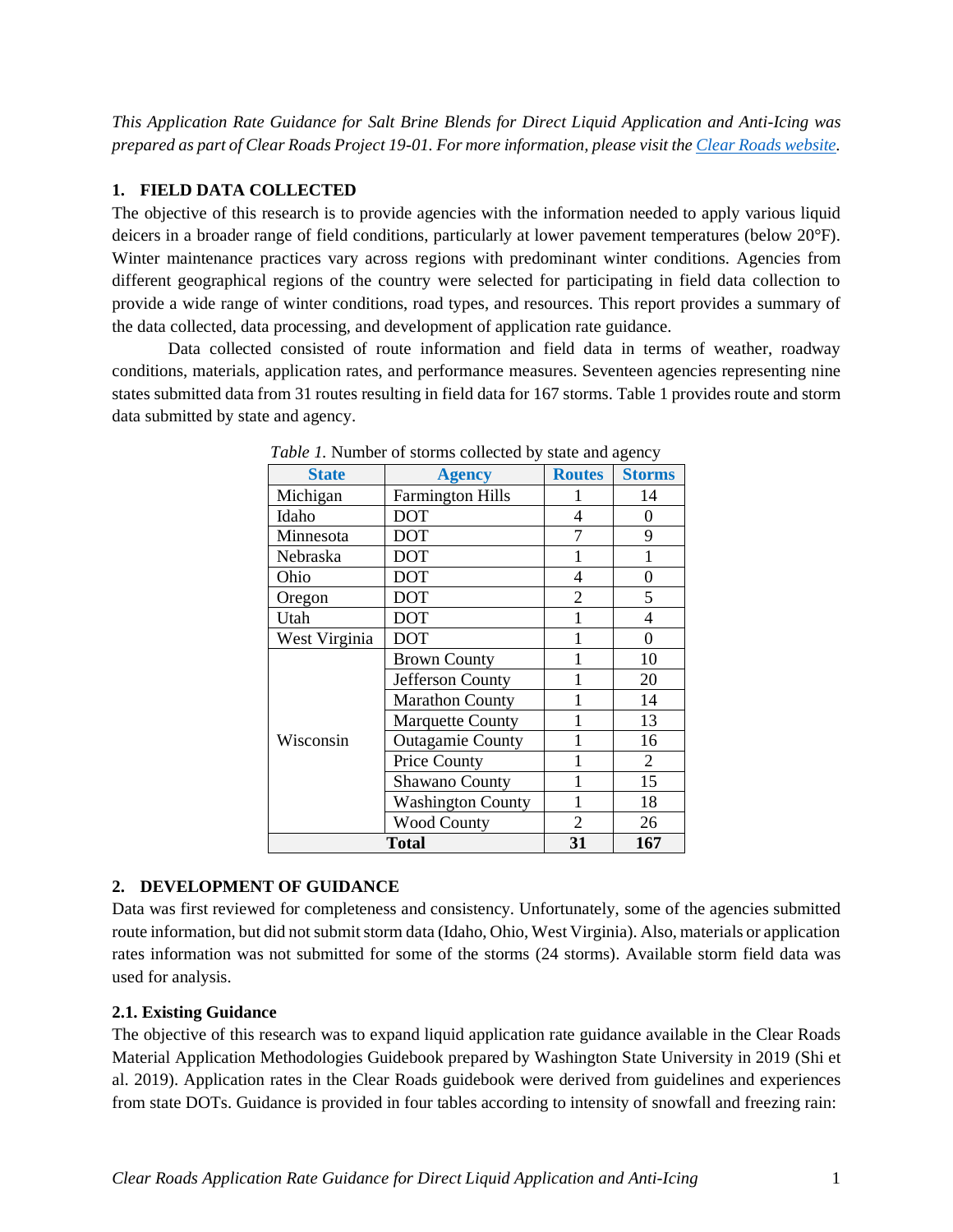- Light Snow  $(< 1$  in/hr.,  $< 4$ " in 24 hrs.)
- Moderate Snow  $(1-2 \text{ in/hr.}, \text{ about } 4-8$ " in 24 hrs.)
- Heavy Snow  $(> 2 \text{ in/hr.} > 8" \text{ in } 24 \text{ hrs.})$
- Freezing Rain

## **2.2. Field Data Characteristics**

Available field data collected as part of this study was classified by pavement temperature range and snowfall precipitation. Results are provided in Table 2.

| <b>Pavement</b>    |             | Snowfall (in/hr) |             |  |  |  |  |
|--------------------|-------------|------------------|-------------|--|--|--|--|
| <b>Temperature</b> | $0.0 - 0.5$ | $0.5 - 1.0$      | $2.5 - 3.0$ |  |  |  |  |
| $>32^{\circ}F$     | 21          |                  |             |  |  |  |  |
| 25-32°F            | 81          |                  |             |  |  |  |  |
| $20-25$ °F         | 27          |                  |             |  |  |  |  |
| 15-20°F            | 12          |                  |             |  |  |  |  |
| $0-15$ °F          | 16          |                  |             |  |  |  |  |
| $< 0$ °F           | 6           |                  |             |  |  |  |  |
| All                | 163         |                  |             |  |  |  |  |

| Table 2. Number of storms by temperature |
|------------------------------------------|
| rongo and growfall                       |

Distributions of field data based on pavement temperature and snowfall indicated that the majority of data available were for conditions with a snowfall rate of less than one inch per hour, which specifically covers existing guidance for light snow of the Clear Roads guidebook. Therefore, liquid application guidance was expanded for light snow conditions, especially for missing guidance below 20°F, which are highlighted in yellow in Table 3.  $(NR = not recommended)$ 

*Table 3.* Clear Roads CR15.01. Guidebook Application Rate Guidelines for Light Snow (< 1 in/hr., < 4" in 24 hrs.) (Shi et al. 2019)

| Pavement               |                    | <b>Road Surface</b> |             | Liquid (gal/ln-mi) |                   | Solid (lb/ln-mi) |                     |
|------------------------|--------------------|---------------------|-------------|--------------------|-------------------|------------------|---------------------|
| <b>Temperature</b>     | <b>Trend</b>       | <b>Condition</b>    | <b>NaCl</b> | MgCl <sub>2</sub>  | CaCl <sub>2</sub> | <b>Dry Salt</b>  | <b>Pre-wet salt</b> |
| $32^{\circ}F$          | Steady or rising   | Dry                 |             | NR                 |                   |                  | <b>NR</b>           |
|                        |                    | Icy patches         | $20-40$     | $15 - 35$          | $15 - 35$         | 120-160          | 110-150             |
| $32^{\circ}F$          | Below is imminent  | Dry (snow forecast) | $20 - 40$   | $15 - 35$          | $15 - 35$         | <b>NR</b>        | 75-125              |
|                        |                    | Slush or light snow | $30 - 40$   | $15-30$            | $15-30$           | 140-180          | 100-150             |
| $25-32$ <sup>o</sup> F | Remaining in range | Dry (snow forecast) | $30 - 50$   | $20 - 40$          | 20-40             | <b>NR</b>        | 100-125             |
|                        |                    | Light snow cover    | $40-60$     | $20 - 40$          | 20-40             | 160-200          | 125-175             |
| $20-25$ <sup>o</sup> F | Remaining in range | Dry (snow forecast) | $40 - 60$   | $30 - 50$          | $30 - 50$         | <b>NR</b>        | 125-175             |
|                        |                    | Light snow cover    | $50 - 80$   | $20 - 40$          | 20-40             | 200-250          | 175-225             |
| $15-20$ <sup>o</sup> F | Remaining in range | Dry (snow forecast) | NR          | $40-60$            | $45 - 65$         | <b>NR</b>        | 175-225             |
|                        |                    | Light snow cover    | NR          | $45 - 65$          | $45 - 65$         | 250-300          | 200-250             |
|                        | Steady or falling  | Dry (snow forecast) |             | NR                 |                   | <b>NR</b>        | 200-250             |
| $0-15$ <sup>o</sup> F  |                    | Light snow cover    | NR          |                    |                   | <b>NR</b>        | 200-250             |
| <b>Below O°F</b>       | Steady or falling  | Light snow cover    |             | NR                 |                   | NR               | NR                  |

### **2.3. Guidance Based on Field Data and Practitioner Feedback**

Ranges of application rates were identified according to pavement temperature range, temperature trend, road surface condition, and materials used. Guidance is provided exclusively from field data and practitioner feedback. Therefore, application rates provided are supported by field evidence from agencies successfully implementing liquid material under conditions not previously documented. Guidance was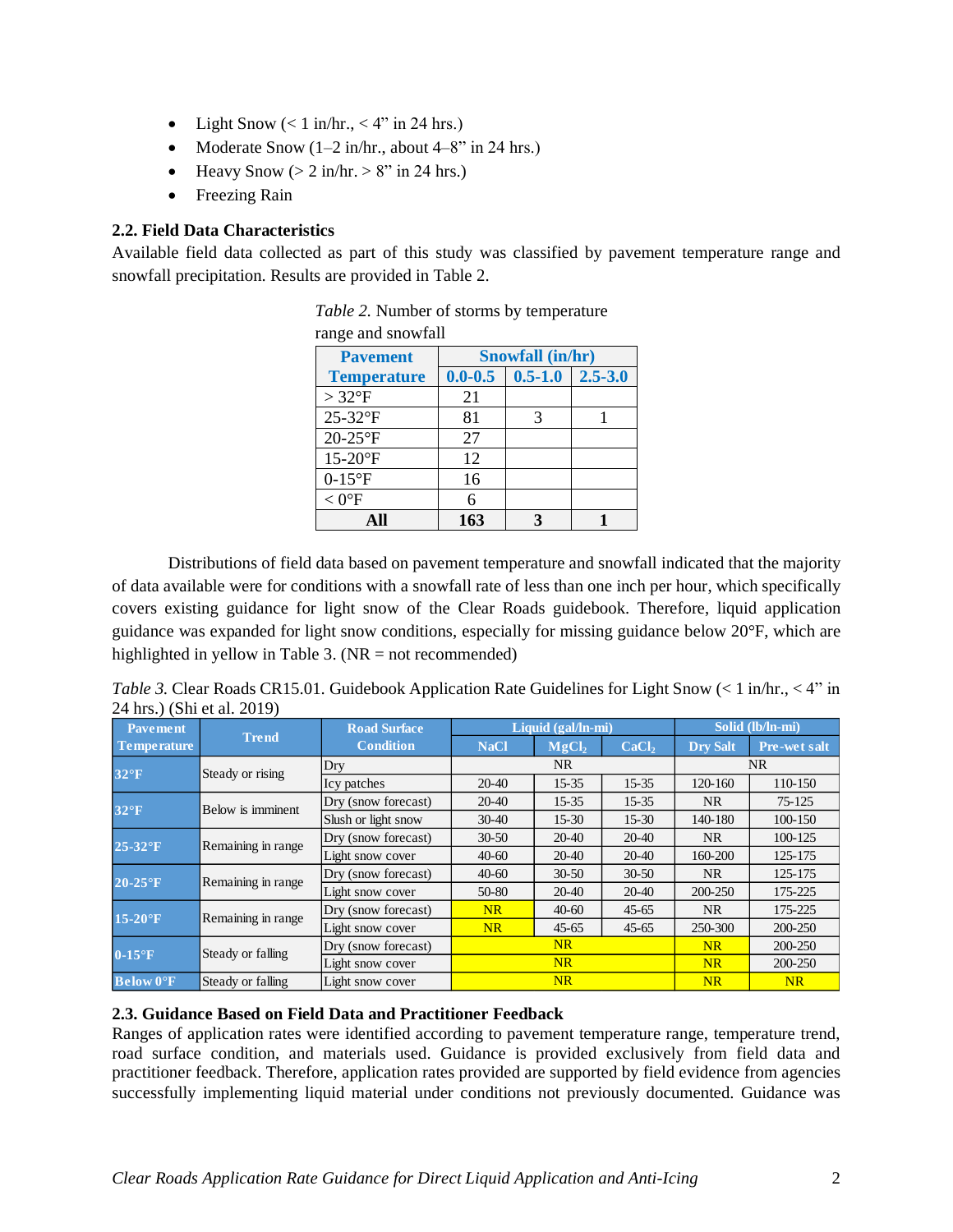developed for liquid application only and "Shake and Bake." Shake and Bake is a combination of liquid application directly followed by a solid application, which is being used by agencies under low temperatures (below 20-15°F).

Field based application rate guidance was shared with practitioners who have extensive experience using direct liquid applications. The intent of involving practitioners was to receive feedback, validate observed application rates, and raise awareness about specific conditions. Separate meetings were scheduled with different practitioners to discuss the results of the application rate guidance. The following practitioners participated in these discussions:

| <b>Name</b>         | <b>Position</b>                             | <b>Agency</b>                   |
|---------------------|---------------------------------------------|---------------------------------|
| <b>Bret Hodne</b>   | <b>Public Services Director</b>             | West Des Moines, Iowa           |
| Kevin Hensley       | Director of Public Works                    | City of Grimes, Iowa            |
| Larry Schneider     | <b>Streets Director</b>                     | City of Fort Collings, Colorado |
| <b>Scott Rattay</b> | Winter Maintenance Program Coordinator      | Oregon DOT                      |
| Beth Skowronski     | <b>Assistant Maintenance Superintendent</b> | McHenry County, Illinois        |
| Bill Kern           | <b>Highway Commissioner</b>                 | Jefferson County, Wisconsin     |
| Sean Heaslip        | Superintendent                              | Jefferson County, Wisconsin     |
| Michael Piacenti    | <b>Operations Manager</b>                   | Brown County, Wisconsin         |
| Jim Griesbach       | <b>Highway Commissioner</b>                 | Marathon County, Wisconsin      |
| Brandon Dammann     | Patrol Superintendent                       | Wood County, Wisconsin          |
| Brian Trebiatowski  | <b>Highway Commissioner</b>                 | Marquette County, Wisconsin     |
| Vance Pollitt       | Patrol Superintendent                       | Price County, Wisconsin         |

Generally speaking, all practitioners were in concurrence with the guidance developed based on field data. Comments from practitioners are summarized by topic in section 4.

#### **2.4. Application Rates**

Application rates are provided for liquid applications and Shake and Bake. Tables 4 to 9 provide the range of application rates and corresponding number of storms and agencies from which the data was available.

#### **Liquid Applications without Blending**

*Salt Brine Applications Table 4.* Application Rates for Light Snow with Salt Brine (<1 in/hr., <4" in 24 hrs.)

#### *Magnesium Chloride Applications*

*Table 5.* Application Rates for Light Snow with Magnesium Chloride (<1 in/hr., <4" in 24 hrs.)

#### **Liquid Applications with Blending**

*Salt Brine and Calcium Chloride Applications*

*Table 6.* Application Rates for Light Snow with Salt Brine and Calcium Chloride  $\langle \langle 1 \text{ in/hr.} \rangle \langle 4 \rangle$  in 24 hrs.)

*Salt Brine and Geomelt Applications Table 7.* Application Rates for Light Snow with Salt Brine and Geomelt (< 1 in/hr., < 4" in 24 hrs.)

#### *Salt Brine, Calcium Chloride, and Geomelt Applications*

*Table 8.* Application Rates for Light Snow with Salt Brine, Calcium Chloride, and Geomelt (< 1 in/hr., <  $4"$  in 24 hrs.)

#### **Shake and Bake**

*Salt Brine and Dry Salt Table 9.* Application Rates for Light Snow with Salt Brine and Dry Salt (< 1 in/hr., < 4" in 24 hrs.)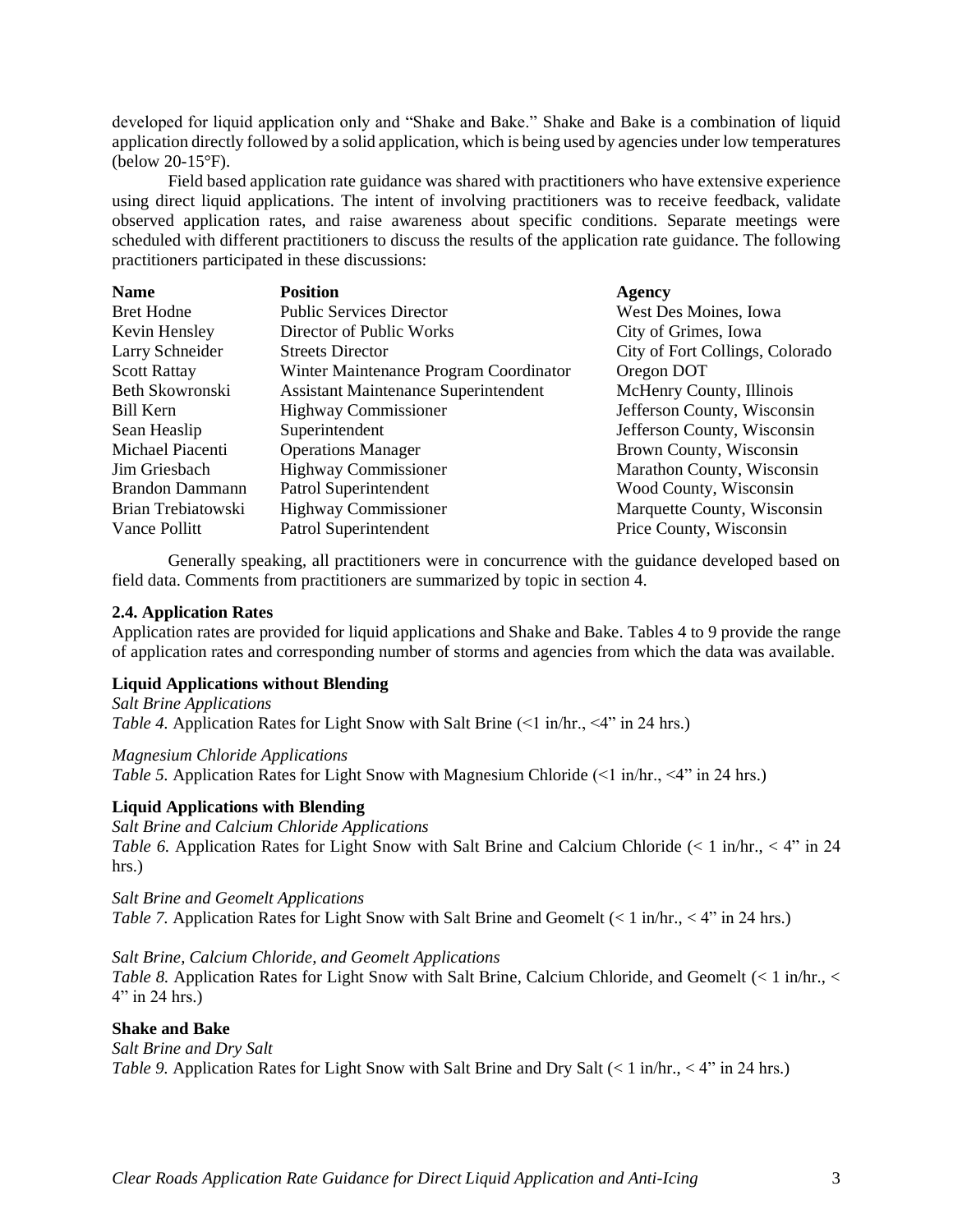| <b>Pavement</b>        | <b>Trend</b>          | <b>Road Surface</b> | <b>Liquid</b><br>$(gal/n-mi)$ | <b>Field Data Details</b> |                  |                                                                                                                                                                        |  |
|------------------------|-----------------------|---------------------|-------------------------------|---------------------------|------------------|------------------------------------------------------------------------------------------------------------------------------------------------------------------------|--|
| <b>Temperature</b>     |                       | <b>Condition</b>    | <b>NaCl</b>                   | <b>Storms</b>             | <b>Locations</b> | <b>Agencies</b>                                                                                                                                                        |  |
| $32^{\circ}F$          | Steady or<br>rising   | Icy patches         | $30-50$                       | 8                         |                  | Outagamie (WI), Shawano (WI), Price (WI), and<br>Marathon (WI)                                                                                                         |  |
| $32^{\circ}F$          | Below is<br>imminent  | Slush or light snow | $30 - 60$                     | 6                         |                  | Utah (UT), Brown (WI), Outagamie (WI), and<br>Washington (WI)                                                                                                          |  |
| $25-32$ <sup>o</sup> F | Remaining in<br>range | Light snow cover    | $40 - 65$                     | 37                        | 10               | Nebraska (NE), Farmington Hills (MI),<br>Outagamie (WI), Washington (WI), Wood (WI),<br>Brown (WI), Marquette (WI), Shawano (WI),<br>Jefferson (WI), and Marathon (WI) |  |
| $20-25$ °F             | Remaining in<br>range | Light snow cover    | 50-90                         |                           | 3                | Nebraska (NE), Shawano (WI), Wood (WI)                                                                                                                                 |  |

*Table 4.* Application Rates for Light Snow with Salt Brine (<1 in/hr., <4" in 24 hrs.)

*Table 5.* Application Rates for Light Snow with Magnesium Chloride (<1 in/hr., <4" in 24 hrs.)

| <b>Pavement</b><br><b>Temperature</b> | <b>Trend</b>       | <b>Road Surface</b><br><b>Condition</b> | <b>Liquid</b><br>$(gal/ln-mi)$ | <b>Field Data Details</b> |                  |                 |
|---------------------------------------|--------------------|-----------------------------------------|--------------------------------|---------------------------|------------------|-----------------|
|                                       |                    |                                         | MgCl <sub>2</sub>              | <b>Storms</b>             | <b>Locations</b> | <b>Agencies</b> |
| $32^{\circ}F$                         | Below is imminent  | Slush or light snow                     | 30                             | $\overline{2}$            |                  | Oregon (OR)     |
| $25-32$ <sup>o</sup> F                | Remaining in range | Light snow cover                        | 30                             |                           |                  | Oregon (OR)     |
| $20-25$ <sup>o</sup> F                | Remaining in range | Light snow cover                        | 30                             |                           |                  | Oregon (OR)     |

*Table 6.* Application Rates for Light Snow with Salt Brine and Calcium Chloride (< 1 in/hr., < 4" in 24 hrs.)

| <b>Pavement</b>        |                                                  | <b>Road Surface</b> | <b>Liquid</b><br>$(gal/ln-mi)$   |               |                  | <b>Field Data Details</b>                                  |  |  |
|------------------------|--------------------------------------------------|---------------------|----------------------------------|---------------|------------------|------------------------------------------------------------|--|--|
| <b>Temperature</b>     | <b>Trend</b><br><b>Condition</b><br><b>Blend</b> |                     | NaCl and CaCl <sub>2</sub> 90/10 | <b>Storms</b> | <b>Locations</b> | <b>Agencies</b>                                            |  |  |
| $20-25$ <sup>o</sup> F | Remaining in<br>range                            | Light snow<br>cover | $20 - 45$                        |               |                  | Farmington Hills (MI), Minnesota<br>(MN), and Shawano (WI) |  |  |
| $15-20$ <sup>o</sup> F | Remaining in<br>range                            | Light snow<br>cover | $40-60$                          |               |                  | Farmington Hills (MI), Outagamie<br>(WI), and Shawano (WI) |  |  |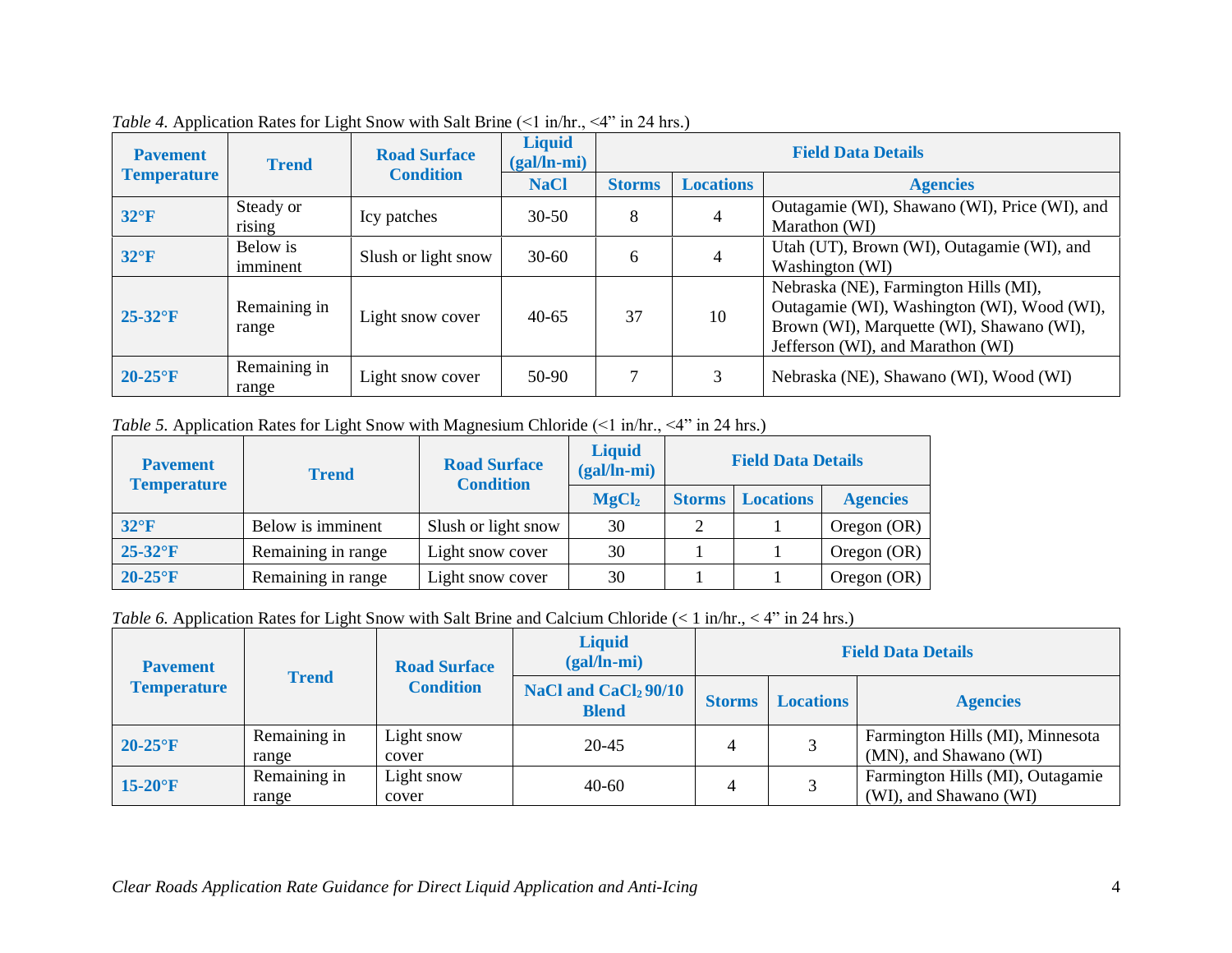|                                       |                    |                                         | Liquid (gal/ln-mi)                                      | <b>Field Data Details</b> |                  |                       |  |
|---------------------------------------|--------------------|-----------------------------------------|---------------------------------------------------------|---------------------------|------------------|-----------------------|--|
| <b>Pavement</b><br><b>Temperature</b> | <b>Trend</b>       | <b>Road Surface</b><br><b>Condition</b> | <b>NaCl and</b><br><b>Geomelt</b><br><b>80/20 Blend</b> | <b>Storms</b>             | <b>Locations</b> | <b>Agencies</b>       |  |
| $32^{\circ}F$                         | Steady or rising   | Icy patches                             | 40                                                      |                           |                  | Farmington Hills (MI) |  |
| $32^{\circ}F$                         | Below is imminent  | Slush or light snow                     | 40                                                      |                           |                  | Farmington Hills (MI) |  |
| $15-32$ <sup>o</sup> F                | Remaining in range | Light snow cover                        | 40                                                      |                           |                  | Farmington Hills (MI) |  |

*Table 7.* Application Rates for Light Snow with Salt Brine and Geomelt (< 1 in/hr., < 4" in 24 hrs.)

*Table 8.* Application Rates for Light Snow with Salt Brine, Calcium Chloride, and Geomelt (< 1 in/hr., < 4" in 24 hrs.)

| <b>Pavement</b>        |                    | <b>Road Surface</b> | Liquid (gal/ln-mi)                                           | <b>Field Data Details</b> |                  |                       |  |
|------------------------|--------------------|---------------------|--------------------------------------------------------------|---------------------------|------------------|-----------------------|--|
| <b>Temperature</b>     | Trend              |                     | <b>NaCl, CaCl<sub>2</sub>, and Geomelt</b><br>80/10/10 Blend | <b>Storms</b>             | <b>Locations</b> | <b>Agencies</b>       |  |
| $15-20$ <sup>o</sup> F | Remaining in range | Light snow cover    | 40                                                           |                           |                  | Farmington Hills (MI) |  |
| $0-15$ <sup>o</sup> F  | Steady or falling  | Light snow cover    |                                                              |                           |                  | Farmington Hills (MI) |  |

*Table 9.* Application Rates for Light Snow with Salt Brine and Dry Salt (< 1 in/hr., < 4" in 24 hrs.)

| <b>Pavement</b>        | <b>Trend</b>          | <b>Road</b><br><b>Surface</b> | <b>Liquid</b><br>$(gal/ln-mi)$ | <b>Solid</b><br>$(lb/ln-mi)$ | <b>Field Data Details</b> |                  |                                                                                                         |  |
|------------------------|-----------------------|-------------------------------|--------------------------------|------------------------------|---------------------------|------------------|---------------------------------------------------------------------------------------------------------|--|
| <b>Temperature</b>     |                       | <b>Condition</b>              | <b>NaCl</b>                    | <b>Dry Salt</b>              | <b>Storms</b>             | <b>Locations</b> | <b>Agencies</b>                                                                                         |  |
| $32^{\circ}F$          | Steady or<br>rising   | Dry                           | $20 - 40$                      | 100-200                      | 8                         | 5                | Minnesota (MN), Jefferson (WI), Marathon<br>(WI), Brown (WI), and Washington (WI)                       |  |
| $32^{\circ}F$          | Below is<br>imminent  | Dry (snow<br>forecast)        | $25 - 45$                      | 100-200                      | 8                         | 4                | Utah (UT), Jefferson (WI), Brown (WI), and<br>Washington (WI)                                           |  |
| $25-32$ <sup>o</sup> F | Remaining<br>in range | Dry (snow<br>forecast)        | $30 - 50$                      | 150-250                      | 18                        | 7                | Utah (UT), Jefferson (WI), Outagamie (WI),<br>Wood (WI), Brown (WI), Price (WI), and<br>Washington (WI) |  |
| $20-25$ °F             | Remaining<br>in range | Dry (snow<br>forecast)        | $40 - 50$                      | 150-250                      | 2                         | 2                | Jefferson (WI) and Outagamie (WI)                                                                       |  |
| $15-20$ <sup>o</sup> F | Remaining<br>in range | Dry (snow<br>forecast)        | $40 - 50$                      | 200-300                      | $\overline{4}$            | $\overline{2}$   | Jefferson (WI) and Outagamie (WI)                                                                       |  |
| $0-15$ <sup>o</sup> F  | Steady or<br>falling  | Dry (snow<br>forecast)        | 50-90                          | 200-300                      | 2                         | 2                | Brown (WI) and Outagamie (WI)                                                                           |  |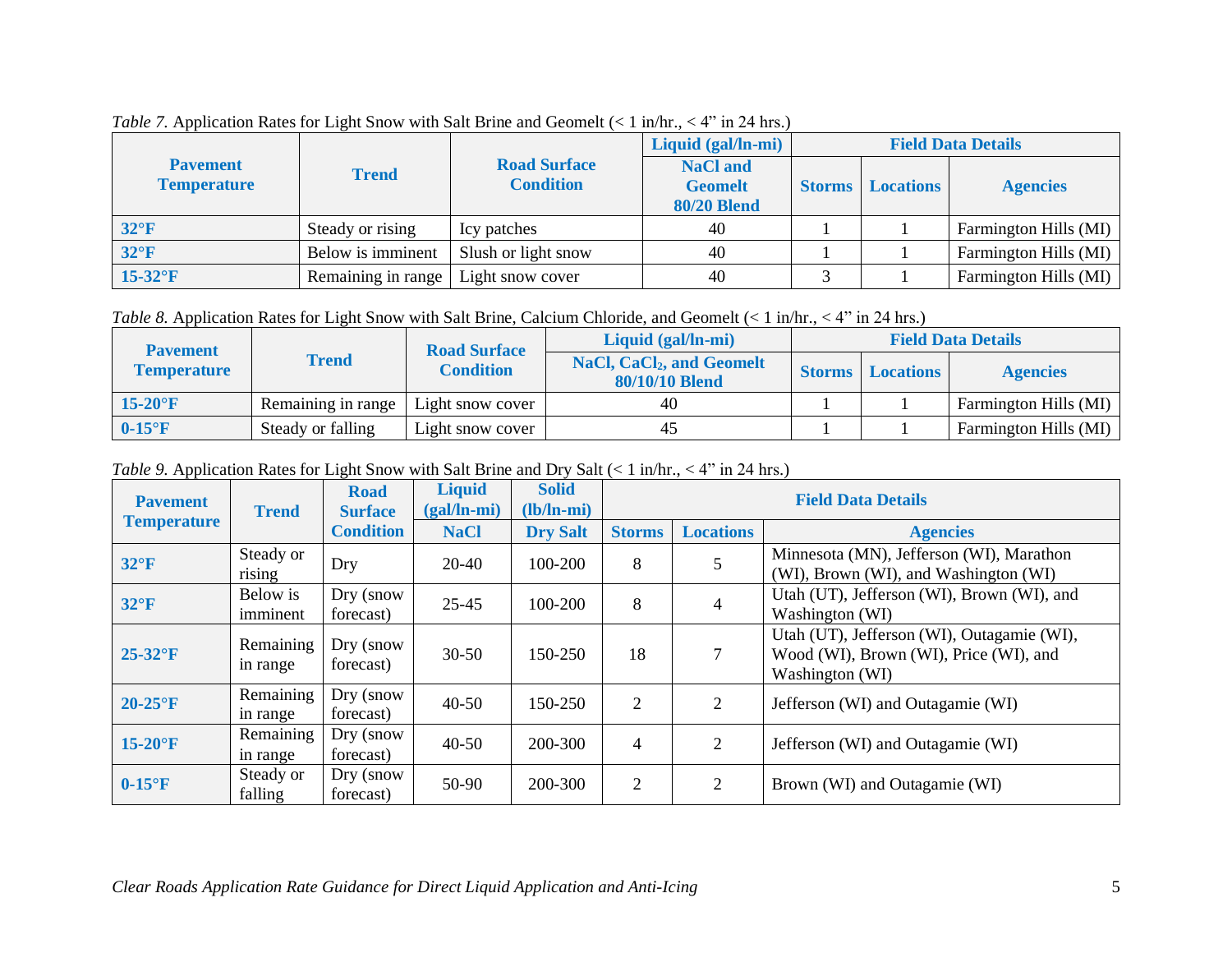#### **2.5.Practioner Feedback**

#### *2.5.1. Practices Below 20°F*

**Practitioner 1:** Don't go above 55 gal/ln-mi and change the mixture. Add 10% Geomelt and still apply 50 gal/ln-mi. If pavement temperatures get to  $0-5^\circ F$ , CaCl<sub>2</sub> is added. In the 20-15°F, couple of hours in the middle of night, straight salt brine is used. If temperatures keep dropping, mixture is changed.

**Practitioner 2:** Really watch trending temperatures. If pavement temperatures are 15°F and up, stick with brine. If 15 $\degree$ F and going down, Beet Heat or AMP is added. May look to CaCl<sub>2</sub> once they get a tank.

**Practitioner 3:** Generally, put down around 40 gal/ln-mi between 25-32°F, and up it to around 50-60 gal/ln-mi from 15-25 $\mathrm{F}$ . CaCl<sub>2</sub> is added below 15 $\mathrm{F}$ .

**Practitioner 4:** Main source of deicers are MgCl<sub>2</sub> and solid salt. For pre-wet, usually use 10-20 gal/ton of MgCl2, sometimes 25 gal/ton based on conditions. When doing liquid only, application rates of MgCl<sub>2</sub> are 25-35 gal/ln-mi since the spreader controllers have only two settings (two valves). Below 20°F, plow and apply pre‐wetted abrasives as needed. Follow Oregon Deicer Application Guidelines (Table 10).

| Deicing (During the Storm)  |                          |                                    |                               |                            |  |  |  |  |  |
|-----------------------------|--------------------------|------------------------------------|-------------------------------|----------------------------|--|--|--|--|--|
| <b>Pavement Temperature</b> | Light Snow (1" per hour  | <b>Moderate - Heavy Snow (More</b> | <b>Freezing Fog/Black Ice</b> | <b>Freezing Rain/Sleet</b> |  |  |  |  |  |
| at the time of application  | or less)                 | than 1" per hour)                  |                               |                            |  |  |  |  |  |
| Over 30                     | 15-30 (L) or 100-200 (S) | 200-300 (S)                        | 15-30 (L) or 100-200 (S)      | 200-300 (S)                |  |  |  |  |  |
| 26 to 30                    | 20-40 (L) or 100-200 (S) | 200-300 (S)                        | 20-40 (L) or 100-200 (S)      | $200 - 300$ (S)            |  |  |  |  |  |
| 21 to 25                    | 20-40 (L) or 100-200 (S) | 200-400 (S)                        | 30-50 (L) or 100-200 (S)      | 200-400 (S)                |  |  |  |  |  |
| 15 to 20                    | 40-60 (L) or 200-300 (S) | 200-500 (S)                        | 40-60 (L) or 200-300 (S)      | 200-500 (S)                |  |  |  |  |  |
| Below 15                    | PА                       | PA                                 | AA                            | AA                         |  |  |  |  |  |

*Table 10.* Oregon Department of Transportation MgCl<sub>2</sub> Deicer Application Guidelines.

Note:  $(L) = Liquid Mag (MgCl<sub>2</sub>)$  gallons per lane mile,  $(S) = Solid Salt (NaCl)$  pounds per lane mile,  $PA = Plow$  and apply pre-wetted abrasives as needed, AA = Apply pre-wetted abrasives as needed.

**Practitioner 5:** Below 20°F start using MgCl<sub>2</sub> based products such as GHCO Torch and Envirotech Apex at a rate of 30-60 gal/ln-mi in combination with 150-300 lb/ln-mi of dry salt (Shake and Bake). Does not use MgCl<sub>2</sub> at 25-32°F since it becomes supper slippery and has had bad experiences with car pile ups. It may be more expensive to implement proprietary products, but results outperform other surrounding jurisdictions or treatments using just salt brine or solid salt.

**Practitioner 6:** Implements 50-60 gal/ln-mi in the 15-20°F range. May add another 20 gal/ln-mi if temperatures drop further. Salt brine much more resilient than was previously thought. Application rates of 100 gal/ln-mi of salt brine with 150 lb/ln-mi of solid salt when doing Shake and Bake. Has used straight salt brine in steady temperatures all the way down to  $8^{\circ}$ F. May use straight salt brine in the range of 10-20°F in steady conditions.

#### *2.5.2. Blending Applications*

**Practitioner 1:** Geomelt works great for bridge decks. To do anti-frost, 5% in blend with brine and stays for a long time. It helps material stick and lasts for up to four days as long as there is no heavy precipitation. Usually implement it during Thanksgiving since people are not around.

**Practitioner 5:** Has experience using organic based products in the past. Although believes it does not have deicing properties and it was used to keep material on the road for a prolonged time.

**Practitioner 6:** Has been blending for a long time and has conducted several independent laboratory and field tests. Has not seen significant improvement with melting properties when blending alternative products with salt brine. For instance, a blend of salt brine, Geomelt, and CaCl<sub>2</sub> of  $80/10/10$ compared with  $85/10/5$  did not show much difference from the 5% increase in CaCl<sub>2</sub>, a minimal 0.2-degree eutectic temperature difference.

Geomelt softens material for plowing. Does not see large benefit for lower temperatures with nonchloride-based additives such as sugar-based products. Cost is an important factor when blending. Produces salt brine at \$0.10/gal and blending with more expensive additives will increase cost. Use non-chloride